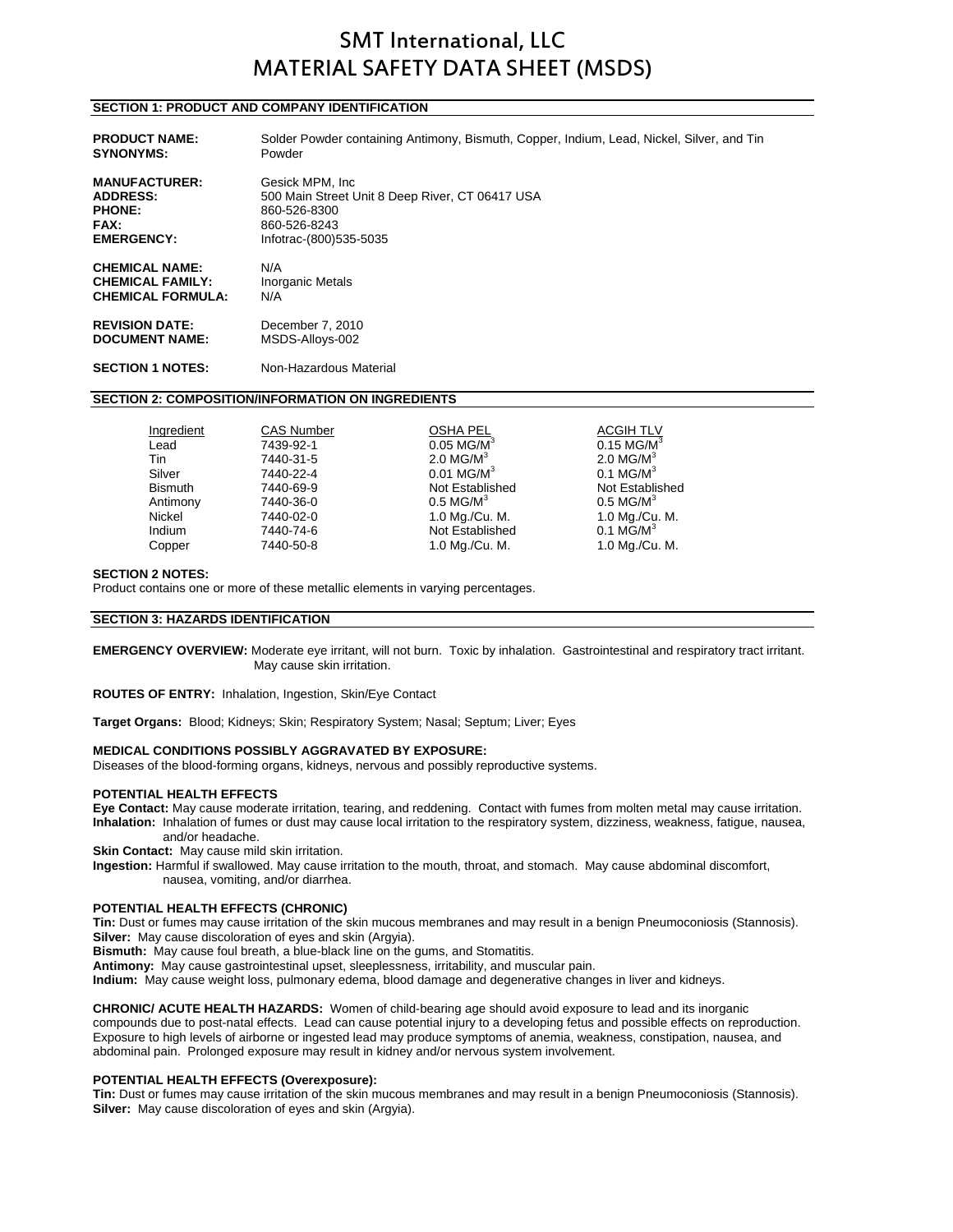# **SECTION 3: HAZARDS IDENTIFICATION (continued)**

**Bismuth:** May cause foul breath, a blue-black line on the gums, and Stomatitis. **Antimony:** May cause gastrointestinal upset, sleeplessness, irritability, and muscular pain. **Indium:** May cause weight loss, pulmonary edema, blood damage and degenerative changes in liver and kidneys.

# **CARCINOGENICITY:**<br>**OSHA:** N/A **ACGIH:** N/A

**NTP:**  $N/A$  **IARC:** Lead (Pb)-Group 2B

# **SECTION 3 NOTES:**

SMT International, LLC does not recommend, manufacture, market, or endorse any of its products for human consumption.

Chronic Toxicity-Proposition 65, State of California: Warning! This product contains lead, known to the state of California to cause birth defects or other reproductive harm.

# **SECTION 4: FIRST AID MEASURES**

**EYES:** Flush with water, contact a physician. Dust and/or fumes may cause irritation. If contact lenses can be removed easily, flush eyes without contact lenses.

**SKIN:** For hot metal burns, exposed area should be cooled with water and medical attention sought. After handling material wash hands thoroughly with soap and water. Dust, vapor, and/or fumes are not readily absorbed through the skin.

**INGESTION:** Call a physician or Poison Control Center immediately. Do not induce vomiting.

### **INHALATION:**

**Lead:** Excessive overexposure may result in an acute or chronic illness. If symptoms are present, the individual should be immediately removed from exposure and a physician consulted.

# **SECTION 5: FIRE-FIGHTING MEASURES**

**FLAMMABLE LIMITS IN AIR:** N/A **FLASH POINT:** N/A (°F/°C) **AUTOIGNITION TEMPERATURE:** 

**EXTINGUISHING MEDIA:** Use extinguishers appropriate for conditions

**SPECIAL FIRE FIGHTING PROCEDURES:** Use NIOSH-approved self-contained Breathing Apparatus and full protective clothing if involved in a fire.

**UNUSUAL FIRE AND EXPLOSION HAZARDS:** Moderate in the form of dust when exposed to heat or flame. When heated to high temperatures, lead emits highly toxic fumes.

**HAZARDOUS DECOMPOSITION PRODUCTS:** Lead oxide fumes and/or Lead particulate may be evolved.

### **SECTION 5 NOTES:**

Molten solder alloys consisting of Antimony, Bismuth, Copper, Indium, Lead, Silver, and/or Tin do not produce significant quantities of fumes below 900° F.

### **SECTION 6: ACCIDENTAL RELEASE MEASURES**

**ACCIDENTAL RELEASE MEASURES:** Material is non-hazardous. Follow directions listed under HANDLING/STORAGE.

### **SECTION 6 NOTES:**

See Sections 3, 4, and 7 for additional information.

# **SECTION 7: HANDLING AND STORAGE**

**HANDLING/STORAGE:** Avoid inhalation of solder fumes or dust. Vacuuming is recommended. Do not use dry sweeping or compressed air cleaning systems. Wear protective gloves to pick up solid metal pieces. Dispose of following Federal/Provincial, State, and Local regulations. Metal may have reclaim value.

**OTHER PRECAUTIONS:** Empty containers may retain product residues in vapor, liquid, and/or solid form. All labeled hazard precautions must be observed.

### **SECTION 7 NOTES:**

For industrial use only. Keep out of reach of children. Not for internal consumption.

# **SECTION 8: EXPOSURE CONTROLS/PERSONAL PROTECTION**

**VENTILATION:** Provide sufficient mechanical (general and/or local exhaust) ventilation to maintain exposure below TLVs.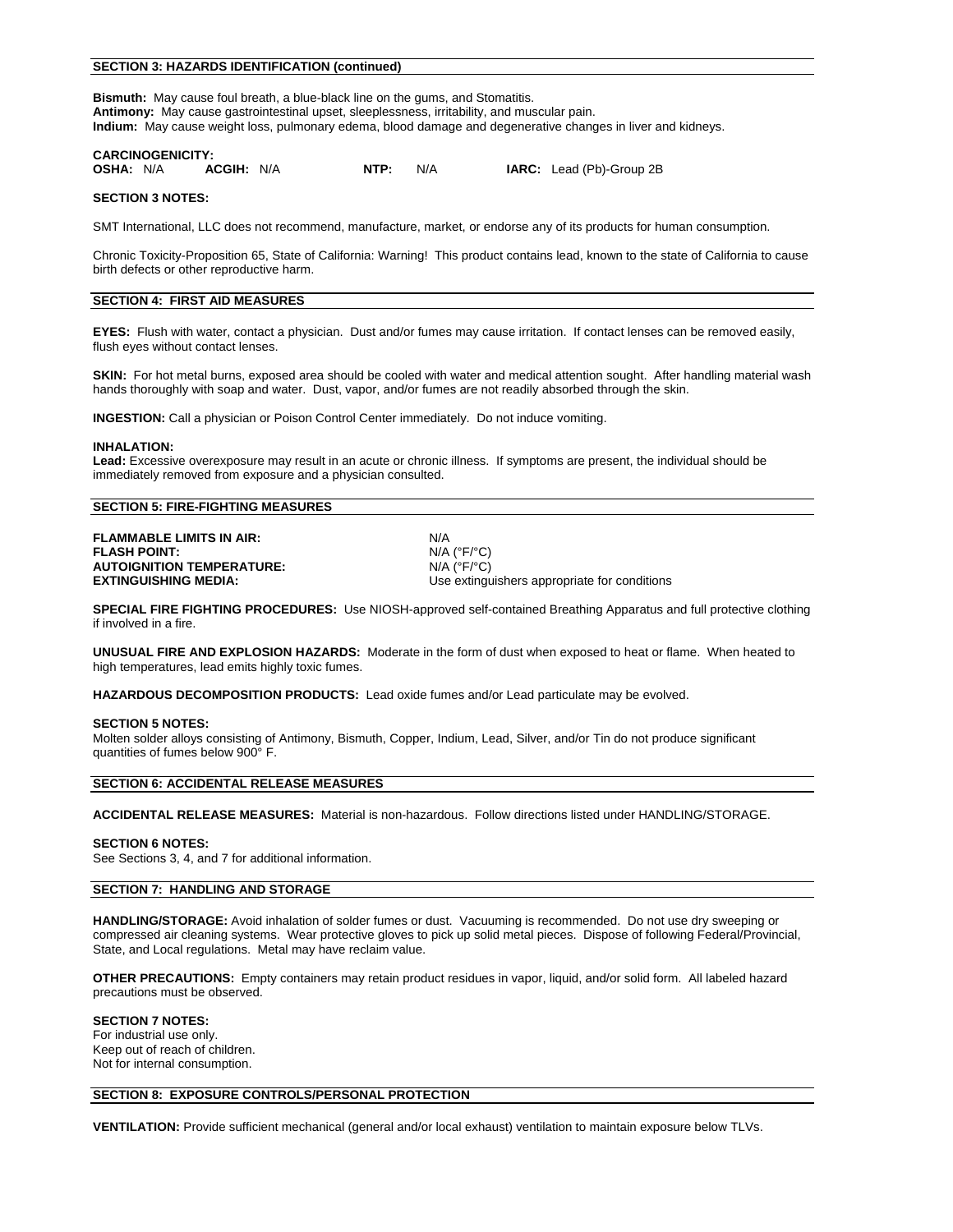#### **SECTION 8: EXPOSURE CONTROLS/PERSONAL PROTECTION (continued)**

**RESPIRATORY PROTECTION:** A NIOSH-approved dust/fume respirator should be worn when applicable limits may be exceeded.

**EYE PROTECTION:** Safety glasses and/or face protection is recommended for exposures where there is a risk of dust or hot metal splashing.

**SKIN PROTECTION:** Protective gloves should be worn to reduce burn exposure. Disposable gloves are recommended to minimize direct exposure to material.

**OTHER PROTECTIVE CLOTHING OR EQUIPMENT:** Work clothes should be worn and laundered in accordance with current OSHA Lead (Pb) standards.

**WORK HYGIENIC PRACTICES:** Cosmetics/Food/Drink/Tobacco should not be consumed or used in areas where solder powder may be used. Always wash hands after handling solder powder and before applying or using cosmetics/food/drink/tobacco.

# **SECTION 9: PHYSICAL AND CHEMICAL PROPERTIES**

**APPEARANCE:** Silver-gray metal, powder form **ODOR: ODOR: ODOR: ODOR: ODOR: ODOR: ODOR: ODOR: ODOR: ODOR: ODOR: ODOR: ODOR: ODOR: ODOR: ODOR: ODOR: ODOR: ODOR: ODOR: ODOR: ODOR: ODOR: ODOR: ODOR: ODOR: ODOR: ODOR: PHYSICAL STATE:** Solid<br> **pH** as SUPPLIED:  $N/A$ **pH as SUPPLIED: BOILING POINT:** Varies **MELTING POINT:** Varies **FREEZING POINT:** Varies **VAPOR PRESSURE (mmHg): VAPOR DENSITY (AIR = 1):** N/A (°F/°C) **EVAPORATION RATE:** N/A **SOLUBILITY IN WATER: PERCENT SOLIDS BY WEIGHT: Varies according to alloy composition PERCENT VOLATILE:** N/A (°F/°C) **VOLATILE ORGANIC COMPOUNDS (VOC):** N/A (°F/°C) **MOLECULAR WEIGHT: VISCOSITY:** N/A (°F/°C)

Varies according to alloy composition

**SECTION 9 NOTES:** Some typical alloy compositions are: 63% Tin/37% Lead 62%Tin/36%Lead/2%Silver 96.5% Tin/3% Silver/0.5% Copper 10%Tin/90%Lead 42%Tin/58% Bismuth

95% Tin/5% Antimony 95.5%Tin/4.0%Silver/0.5%Copper

# **SECTION 10: STABILITY AND REACTIVITY**

**STABILITY:** Stable **CONDITIONS TO AVOID (STABILITY):** Stable **Busic CONDITIONS TO AVOID (STABILITY): CONDITIONS TO AVOID (STABILITY): INCOMPATIBILITY (MATERIAL TO AVOID):** Oxidizing materials, acids, hydrogen peroxide<br> **HAZARDOUS DECOMPOSITION/BY-PRODUCTS:** Lead oxide fumes and/or Lead particulate may **HAZARDOUS POLYMERIZATION:** Will not occur<br> **CONDITIONS TO AVOID (POLYMERIZATION):** N/A **CONDITIONS TO AVOID (POLYMERIZATION):** 

Lead oxide fumes and/or Lead particulate may be evolved.

#### **SECTION 11: TOXICOLOGICAL INFORMATION**

**Carcinogenicity:** None known. Lead is listed as a possible carcinogen. **Irritancy of Product:** Not established **Sensitization to Product:** Not established

# **SECTION 12: ECOLOGICAL INFORMATION**

**Environmental:** Lead: If this is released or deposited on soil it generally will remain in the top 2-5cm of soil.

# **SECTION 13: DISPOSAL CONSIDERATIONS**

**WASTE DISPOSAL METHOD:** Scrap and waste solder should be recycled or stored in a dry, sealed container for later disposal. Disposal must be in accordance with standards, regulations, laws, and statutes set forth by Federal, State/Provincial, and Local Regulations.